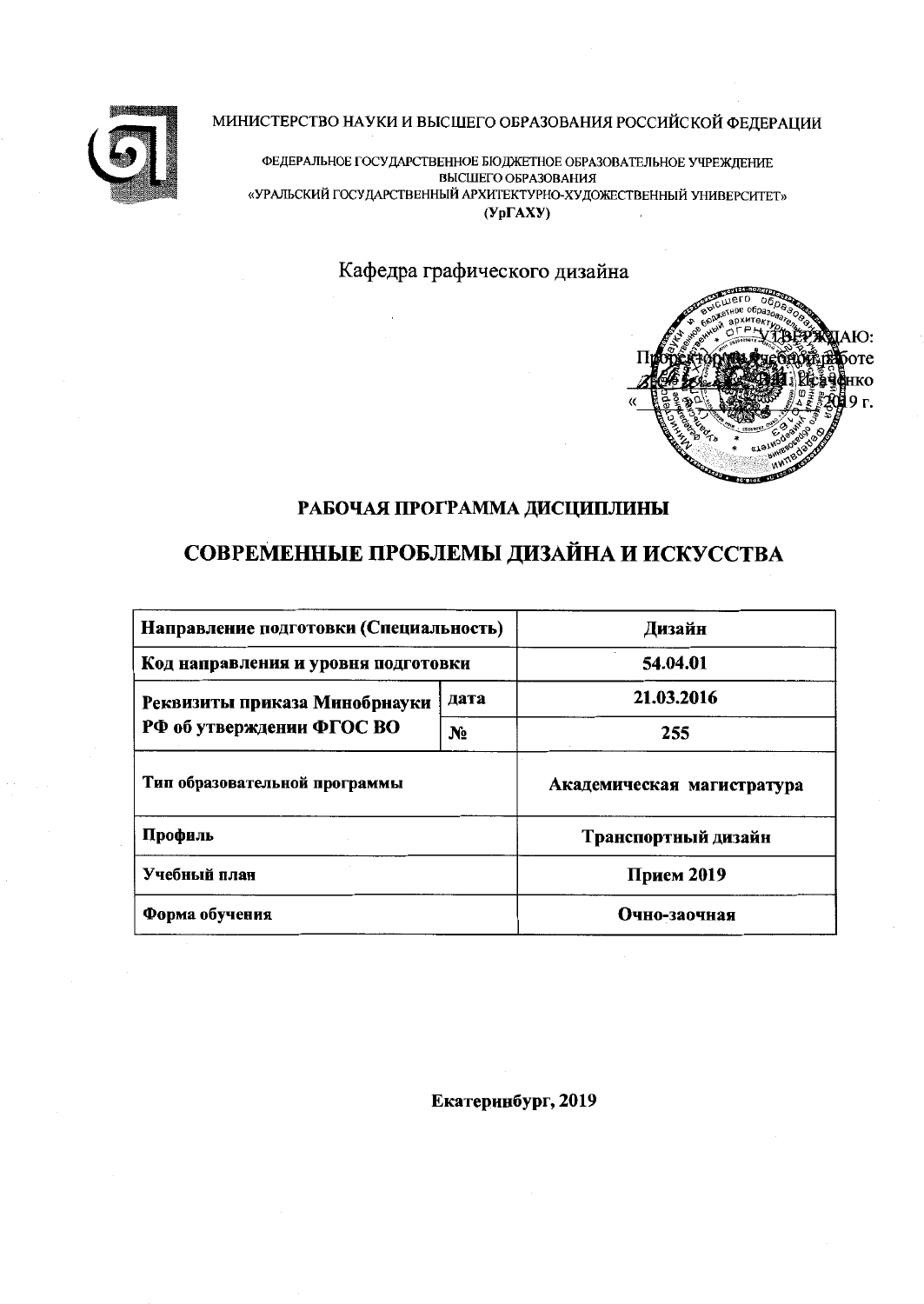#### $1<sub>1</sub>$ ОБШАЯ ХАРАКТЕРИСТИКА ДИСЦИПЛИНЫ

## СОВРЕМЕННЫЕ ПРОБЛЕМЫ ДИЗАЙНА И ИСКУССТВА

#### $1.1$ Место дисциплииы в структуре образовательной программы, связи с другими дисциплинами:

Дисциплина «Современные проблемы дизайна и искусства» входит в базовую часть образовательной программы магистратуры. Дисциплина базируется на знаниях и умениях, полученных при получении предшествующего образования (бакалавриат). Знания, умения и навыки, полученные в результате изучения дисциплины, необходимы при осуществлении научноисслеловательской и проектной деятельности.

#### $1.2$ Аннотация содержания дисциплины:

Разлел 1. Теоретические основы художественно-проектной деятельности. Роль теории в современном развитии дизайна и искусства. Проблемы развития теоретических исследований и концепций в условиях перманентного инновационно-поискового самоопределения творческих видов деятельности.

Разлел 2. Роль дизайна и искусства в современном обществе. Дизайн и искусство в решении глобальных и региональных социально-экономических, социокультурных, экологических и иных проблем. Моделирование ситуаций включения художественно-проектной деятельности в решение сложных социальных проблем.

Разлел 3. Творческая деятельность и личность: проблемы индивидуального и командного самоопределения и позиционирования; взаимоотношения дизайнера и художника со смежными профессионалами, заказчиками, инвесторами, Дизайнер, художник и средства массовой коммуника-ПИИ

Раздел 4. Проблематизация в русле темы магистерской диссертации. Обоснование темы и проблематики магистерской диссертации в контексте современных проблем дизайна и искусства.

Разлел 5. Полготовка докладов и обсуждение публикаций. Подготовка доклада и публикации по теме магистерской диссертации.

#### $1.3$ Краткий плаи построения процесса изучения дисциплины:

Процесс изучения дисциплины включает лекции, практические занятия и самостоятельную работу. Основные формы интерактивного обучения: проведение семинаров в диалоговом режиме, групповые дискуссии и обсуждения, моделирование проблемных ситуаций профессиональной деятельности. В ходе изучения дисциплины студенты выполняют цифровые презентации (раскрывающие проблематику и направление проектных поисков по теме магистерской диссертации), домашнюю работу (подготовка публикации).

Форма заключительного контроля при промежуточной аттестации - зачёт (1 семестр), экзамен (2 семестр). Для проведения промежуточной аттестации по дисциплине создан фонд оценочных средств.

Оценка по дисциплине носит интегрированный характер, учитывающий результаты оценивания участия студентов в аудиторных занятиях, качества и своевременности выполнения презентаций и публикаций, сдачи экзамена.

#### Планируемые результаты обучения по дисциплине  $1.4$

Изучение дисциплины является этапом формирования у студента следующих компетенций:

ОПК-4: способность вести научную и профессиональную дискуссию

ОПК-8: готовность следить за предотвращением экологических нарушений

ОПК-9: способность социального взаимодействия, самоорганизации и самоуправления

системно-деятельностного характера, готовность к активному общению в творческой, научной, производственной и художественной жизни

ОПК-10: готовность к организации и участию в творческих мероприятиях (выставках, конкурсах, фестивалях и пр.)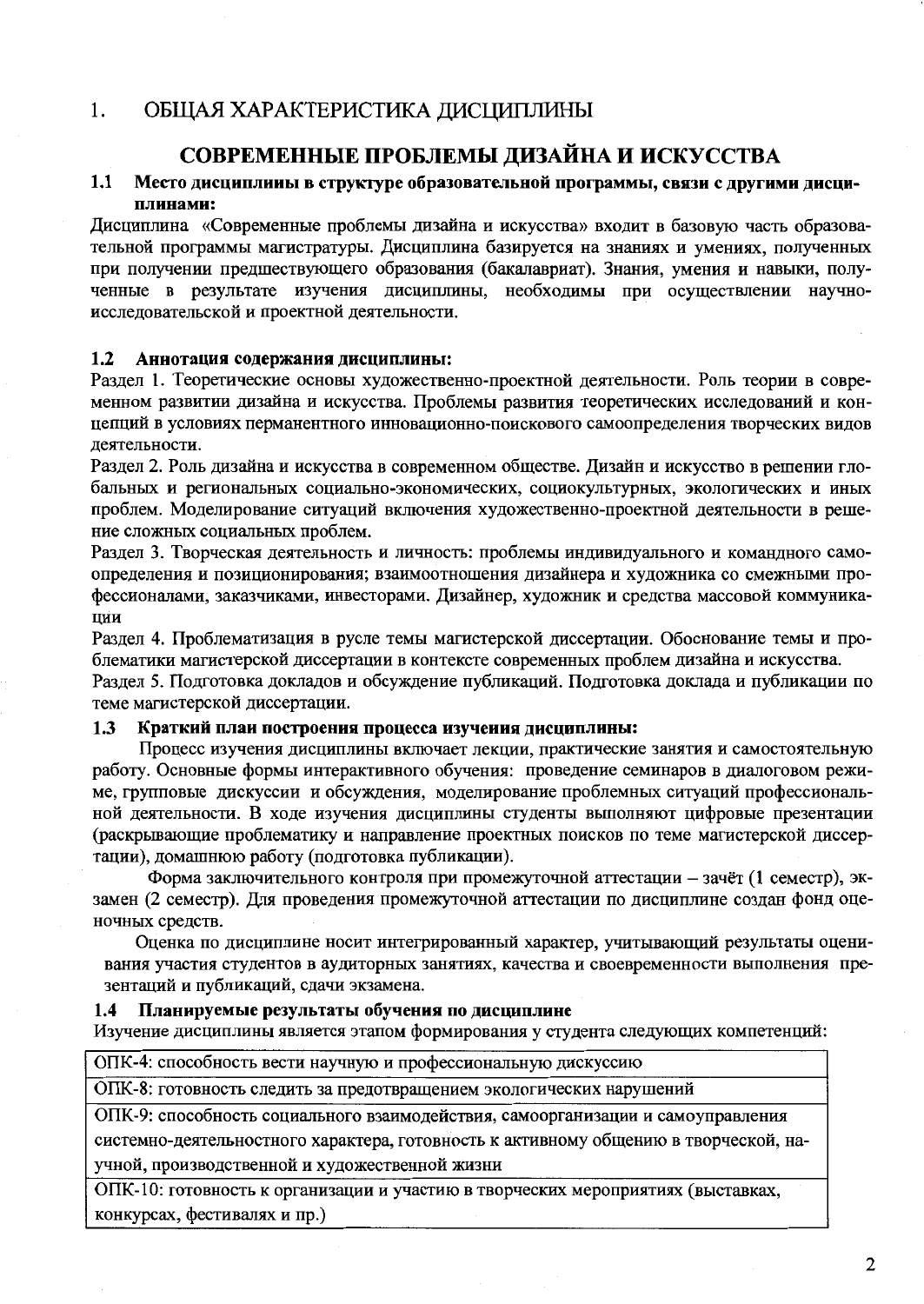Планируемый результат изучения дисциплины в составе названных компетенций: Способность вести научную и профессиональную дискуссию в сфере в сфере дизайна и искусства. представлять итоги проделанной работы в виде эссе, презентаций, статей, оформленных с привлечением современных художественных средств редактирования и печати.

В результате изучения дисциплины обучающийся должен:

Знать и понимать: основы научной и проектной методологии, современные информационные и проектные технологии, необходимые в проектной, научно-исследовательской и образовательной деятельности.

Уметь:

а) применять знание и понимание методики научно-исследовательской деятельности, представляя итоги проделанной работы в соответствии с имеющимися требованиями;

б) выносить суждения о проблематике современного дизайна и искусства;

в) комментировать данные и результаты, связанные с областью изучения коллегам и преподавателю.

Демонстрировать навыки и опыт деятельности с использованием полученных знаний и умений в процессе общения в творческой, научной, общекультурной среде, при публичных выступлениях с докладами и сообщениями.

|                         | 1.J<br>ООБСМ ДИСЦИШИНЫ    |                |                          |             |                                     |                             |                              |                          |                            |                                      |                        |                       |                                   |                                   |                                          |                                       |                                  |                                     |                                                  |
|-------------------------|---------------------------|----------------|--------------------------|-------------|-------------------------------------|-----------------------------|------------------------------|--------------------------|----------------------------|--------------------------------------|------------------------|-----------------------|-----------------------------------|-----------------------------------|------------------------------------------|---------------------------------------|----------------------------------|-------------------------------------|--------------------------------------------------|
| Аудиторные за-<br>нятия |                           |                |                          |             |                                     |                             |                              |                          |                            |                                      |                        |                       | Самостоятельная работа            |                                   |                                          |                                       |                                  |                                     |                                                  |
| По Семестрам            | единиц (з.е.)<br>Зачетных | (aac)<br>Часов | Аудиторные занятия всего | €<br>Лекции | Практические занятия (ПЗ), Семинары | виды занятий (Др)<br>Другие | Самостоятельная работа всего | (KIT)<br>Курсовой проект | (KP)<br>работа<br>Курсовая | (PIP)<br>Расчетно-графическая работа | рафическая работа (ГР) | Расчетная работа (PP) | $\widehat{\mathbf{e}}$<br>Реферат | $(\mathbb{H})$<br>Домашняя работа | kuay3ypa)<br>(occe,<br>Гворческая работа | работе<br>к контрольной<br>Подготовка | зачету<br>Подготовка к экзамену, | Другие виды самостоятельных занятий | Форма промежуточной агтестации по<br>дисциплине* |
| T                       | 3                         | 108            | 36                       | 8           | 28                                  |                             | 72                           |                          |                            |                                      |                        |                       |                                   |                                   |                                          |                                       | $\overline{2}$                   | 70                                  | Зач                                              |
| $\overline{\mathbf{2}}$ | 4                         | 144            | 36                       | 8           | 28                                  |                             | 108                          |                          |                            |                                      |                        |                       |                                   | 10                                |                                          |                                       | 36                               | 62                                  | Экз                                              |
| Ит<br><b>OLO</b>        | 7                         | 252            | 72                       | 16          | 56                                  |                             | 180                          |                          |                            |                                      |                        |                       |                                   | 10                                |                                          |                                       | 38                               | 132                                 |                                                  |

#### $\Omega$ бт ам писнин винг

\*Зачет с оценкой - ЗО, Зачет-Зач, Экзамен - Экз, Курсовые проекты - КП, Курсовые работы - КР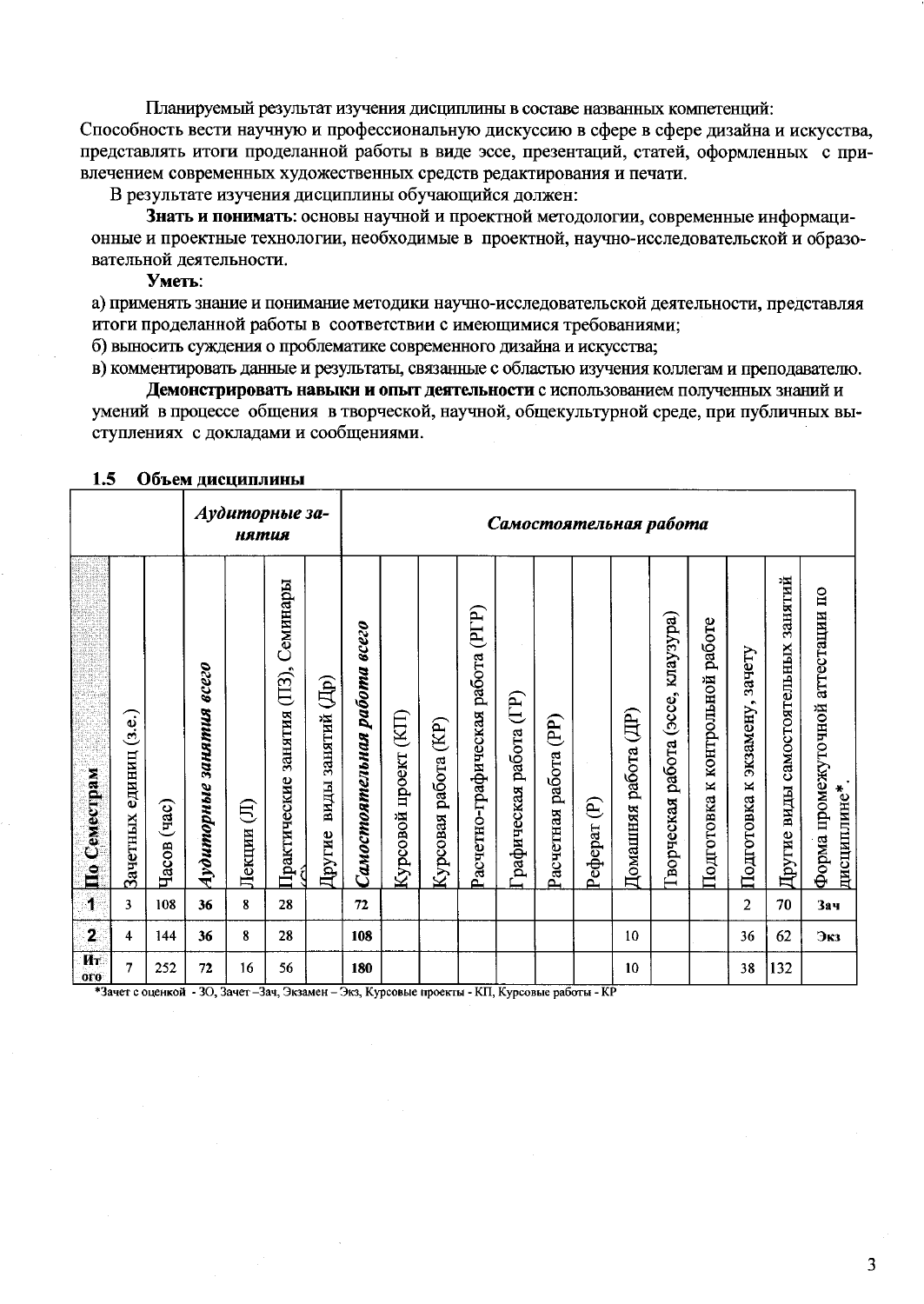| Код<br>раздела,<br>темы | Раздел, тема, содержанне дисциплины*                                                       |
|-------------------------|--------------------------------------------------------------------------------------------|
|                         | семестр                                                                                    |
|                         | Раздел 1. Теоретические основы художественно-проектной деятельности. Роль                  |
|                         | теории в современном развитии дизайна и искусства. Проблемы развития тео-                  |
|                         | ретических исследований и концепций в условиях перманентного инновацион-                   |
|                         | но-поискового самоопределения творческих видов деятельности.                               |
|                         | Раздел 2. Роль дизайна и искусства в современном обществе. Дизайн и искусст-               |
|                         | во в решении глобальных и региональных социально-экономических, социо-                     |
|                         | культурных, экологических и иных проблем. Моделирование ситуаций вклю-                     |
|                         | чения художественно-проектной деятельности в решение сложных социальных                    |
|                         | проблем.                                                                                   |
|                         | Раздел 3. Творческая деятельность и личность: проблемы индивидуального и                   |
|                         | командного самоопределения и позиционирования; взаимоотношения дизайне-                    |
|                         | ра и художника со смежными профессионалами, заказчиками, инвесторами.                      |
|                         | Дизайнер, художник и средства массовой коммуникации                                        |
|                         | 2 семестр                                                                                  |
|                         | Раздел 4. Проблематизация в русле темы магистерской диссертации. Обоснова-                 |
|                         | ние темы и проблематики магистерской диссертации в контексте современных                   |
|                         | проблем дизайна и искусства.                                                               |
|                         | Раздел 5. Подготовка докладов и обсуждение публикаций. Подготовка доклада                  |
|                         | и публикации по теме магистерской диссертации.                                             |
|                         | * Дисциплина может содержать деление только на разделы, без указания тем, либо только темы |

# 2. СОДЕРЖАНИЕ ДИСЦИПЛИНЫ

## 3. РАСПРЕДЕЛЕНИЕ УЧЕБНОГО ВРЕМЕНИ

Распределение аудиторных занятни и самостоятельной работы по разделам дисцип- $3.1$ лины

|                |                    | Раздел днециплины,                                                              | <b>BCELO</b> |                | Аудиторные занятия<br>(час.)   | Самост.<br>работа | Оценочные средства                                                                |
|----------------|--------------------|---------------------------------------------------------------------------------|--------------|----------------|--------------------------------|-------------------|-----------------------------------------------------------------------------------|
| Семестр        | семестра<br>Неделя | тема                                                                            |              | Лекцин         | Практ.<br>занятия,<br>семинары | (час.)            |                                                                                   |
|                | $1-6$              | Раздел 1. Теоретические<br>основы художественно-<br>проектной деятельности      | 36           | 4              | 8                              | 24                |                                                                                   |
|                | $7 - 12$           | Раздел 2. Дизайн и обще-<br><b>CTBO</b>                                         | 36           | $\overline{c}$ | 10                             | 24                |                                                                                   |
|                | $13 - 18$          | Раздел 3. Дизайн и лич-<br>ность                                                | 36           | 2              | 10                             | 24                | Итоговая работа в форме<br>компьютерной презента-<br>ции в формате ppt или<br>pdf |
|                |                    | Итого за 1 семестр:                                                             | 108          | 8              | 28                             | 72                | Зачет                                                                             |
| $\overline{2}$ | $1-9$              | Раздел 4. Проблемати-<br>зация в русле темы ма-<br>гистерской диссерта-<br>ЦИИ. | 54           | 4              | 14                             | 36                |                                                                                   |
| $\overline{2}$ | $10 - 12$          | Раздел 5. Подготовка<br>докладов и обсуждение                                   | 18           | $\mathfrak{p}$ | 4                              | 12                |                                                                                   |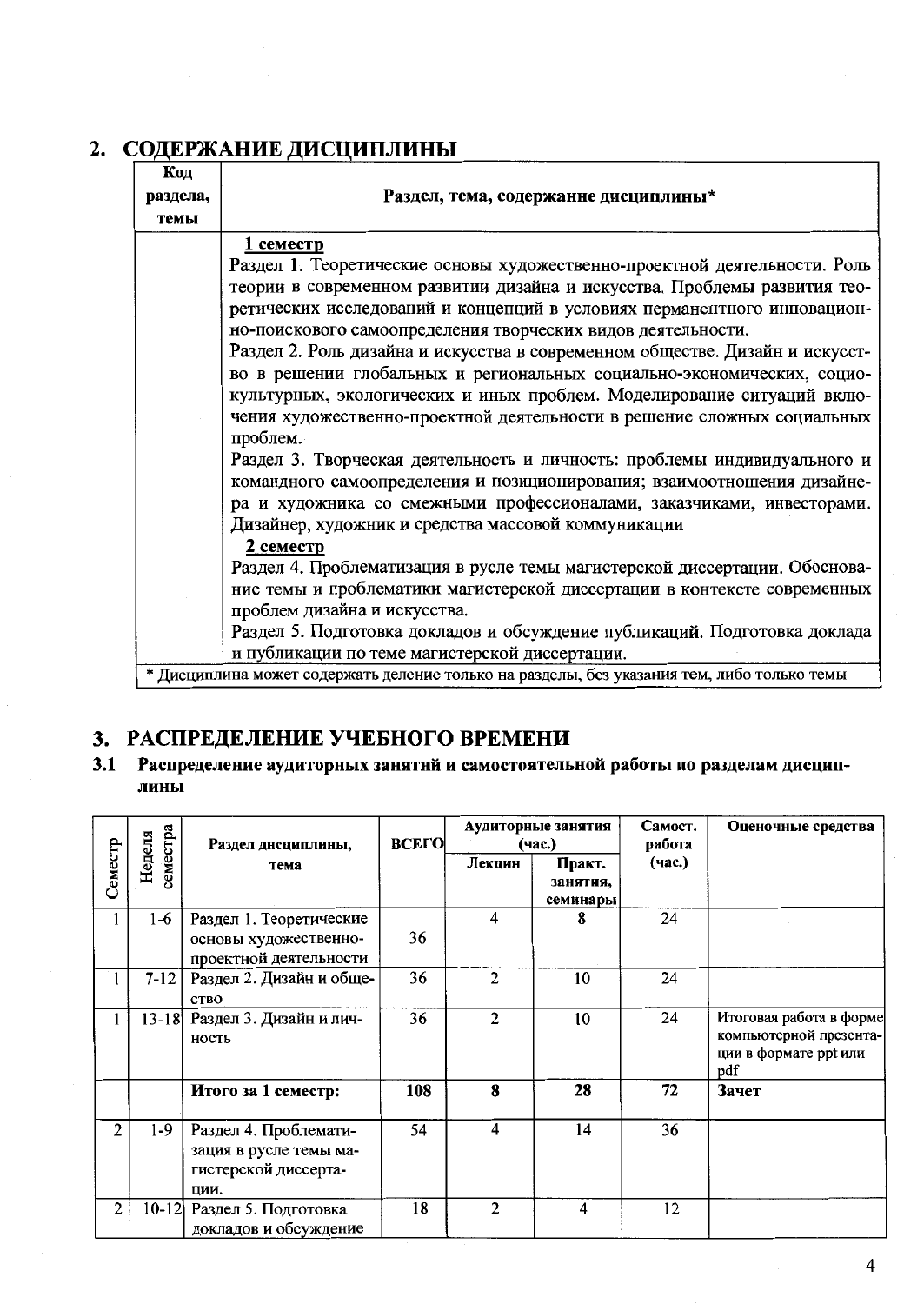| 13-18 | Подготовка публикаций | 36  |    | 10 | 24  | Домашняя работа |
|-------|-----------------------|-----|----|----|-----|-----------------|
|       | Подготовка к экзамену | 36  |    |    | 36  |                 |
|       | Итого за 2 семестр:   | 144 | 8  | 28 | 108 | Экзамен         |
|       | Итого:                | 252 | 16 | 56 | 180 |                 |

#### $3.2$ Другие виды занятий

Не предусмотрено

#### 3.3 Мероприятия самостоятельной работы и текущего контроля

3.3.1 Примерный перечень тем курсовых проектов (курсовых работ) Не предусмотрено

#### 3.3.2 Примерный перечень тем расчетно-графических работ

Не предусмотрено

#### 3.3.3 Примерный перечень тем графических работ

Не предусмотрено

#### 3.3.4 Примерный перечень тем расчетных работ (программных продуктов) Не предусмотрено

## 3.3.5 Примерный перечень тем рефератов (эссе, творческих работ)

Не предусмотрено

## 3.3.6 Примерный перечень тем практических внеаудиторных (домашних) работ

Подготовка публикаций (на Интернет-ресурсах и в соцсетях)

### 3.3.7 Примерная тематика контрольных работ

Не предусмотрено

#### 3.3.8 Примерная тематика клаузур

Не предусмотрено

## 4. ПРИМЕНЯЕМЫЕ ТЕХНОЛОГИИ ОБУЧЕНИЯ

|                                                   | Активные методы обучения     |            |                                   |           |                        |                                    |                                |           |                       |                             | Дистанцноиные техиологии и элек-                 |                                   |                                                     |                                              |                         |
|---------------------------------------------------|------------------------------|------------|-----------------------------------|-----------|------------------------|------------------------------------|--------------------------------|-----------|-----------------------|-----------------------------|--------------------------------------------------|-----------------------------------|-----------------------------------------------------|----------------------------------------------|-------------------------|
|                                                   |                              |            |                                   |           |                        |                                    |                                |           |                       |                             | тронное обучение                                 |                                   |                                                     |                                              |                         |
| Код<br>разде-<br>ла, те-<br>МЫ<br>дисци-<br>плины | тестирование<br>Компьютерное | Кейс-метод | игра<br>ролевая<br>ИЦИ<br>Деловая | Портфолио | команде<br>≃<br>Работа | кооперации<br>развивающей<br>Meron | система<br>Балльно-рейтинговая | Дискуссия | Другие методы (какие) | курсы<br>учебные<br>Сетевые | тренаже-<br>N<br>практикумы<br>Eц<br>Виртуальные | видеоконференции<br>И<br>Вебинары | ç,<br>N<br>web-конференции<br>минары<br>Асинхронные | Совместная работа и разработка кон-<br>тента | Другие (указать, какие) |
| $P.1-P.5$                                         |                              |            | $^{+}$                            |           |                        |                                    |                                | $^+$      |                       |                             |                                                  |                                   |                                                     |                                              |                         |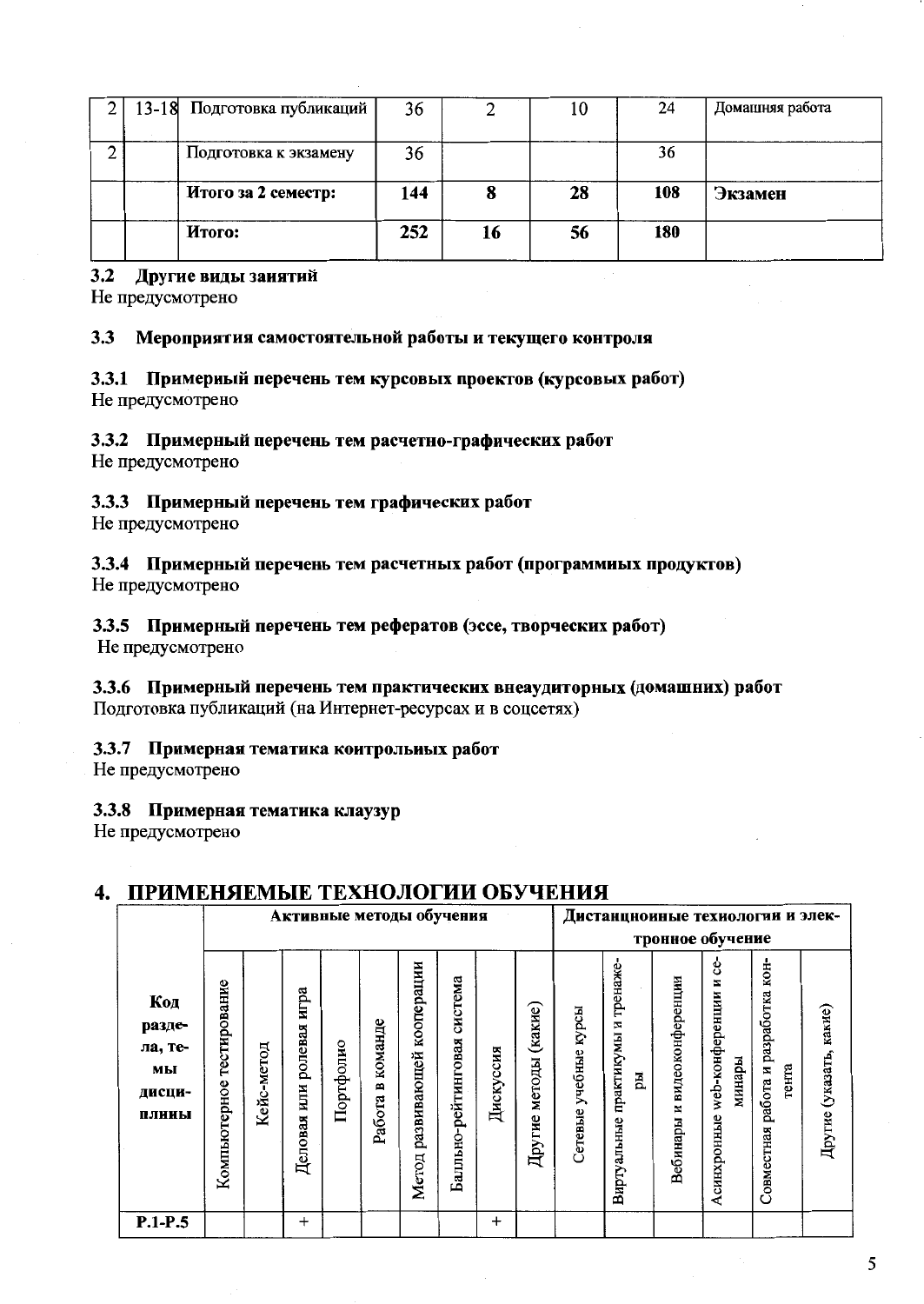## 5. УЧЕБНО-МЕТОДИЧЕСКОЕ И ИНФОРМАЦИОННОЕ ОБЕСПЕЧЕНИЕ ДИСЦИПЛИНЫ

### 5.1 Рекомендуемая литература

#### 5.1.1 Основная литература

- 1. Архитектурно-дизайнерское проектирование. Генерирование проектной идеи: основы методологии: учеб. пособие / В. Т. Шимко [и др.]. - М.: Архитектура-С. 2016. - 248 с.: цв. ИЛ.
- 2. Архитектурно-дизайнерское проектирование. Специфика средового творчества (предпосылки, методика, технологии): учеб. пособие / В. Т. Шимко [и др.]. - М. : Архитектура-С,  $2016. - 240c.$
- 3. Розенсон И. А. Основы теории дизайна: учебник для вузов / И. А. Розенсон. 2-е изд. -СПб.: Питер Пресс, 2013. - 256 с.- Гриф УМО.

### 5.1.2 Дополнительная литература

- 1. Марусева, И.В. Творческая реклама [Электронный ресурс]: приемы и методы ее создания (художественно-аналитическое исследование): монография / И.В. Марусева. - Москва; Берлин: Директ-Медиа, 2015. - 419 с.: ил. - - РЕЖИМ ДОСТУПА: http://biblioclub.ru/index.php?page=book&id=276141
- 2. Архитектура и дизайн в современном обществе [Электронный ресурс]: российский опыт и мировые тенденции: материалы Всерос. науч. конф. / Урал. гос. архитектурно-худож. академия; ред. совет: С. П. Постников, М. В. Пучков [и др.]. - Екатеринбург: Архитектон, 2012. - 256 с. - Режим доступа: http://biblioclub.ru/index.php?page=book&id=221954
- 3. Михайлов С. Основы дизайна: учебник / С. Михайлов, А. Михайлова. Казань: Дизайн-Квартал, 2008. - 286 с. - Гриф УМО.
- 4. Иллюстрированная хрестоматия по дизайну. Тюмень: Институт дизайна, 2005. 1056 с.;

#### 5.2 Учебно-методическое обеспечение для самостоятельной работы

Михайлов С. Основы дизайна: учебник / С. Михайлов, А. Михайлова. - Казань: Дизайн-Квартал, 2008. - 286 с. - Гриф УМО.

5.3 Перечень информационных технологий, используемых при осуществлении образовательного процесса по дисциплине, включая перечень программного обеспечения и информационно-справочных систем

#### 5.3.1. Перечень программного обеспечения

| Тип ПО                          | Название         | Источник               | Доступность для<br>студентов                                                                   |
|---------------------------------|------------------|------------------------|------------------------------------------------------------------------------------------------|
| Прикладное ПО/<br>Офисный пакет | Microsoft Office | Лицензионная программа | Доступно<br>в компьютерном<br>классе и в<br>аудиториях для<br>самостоятельной<br>работы УрГАХУ |

#### 5.3.2. Базы данных и информационные справочные системы

- 1. http://www.webadr.ru/
- 2. http://web-silver.ru/
- 3. http://www.weburoki-start.ru/

#### 5.4. Электронные образовательные ресурсы

http://biblioclub.ru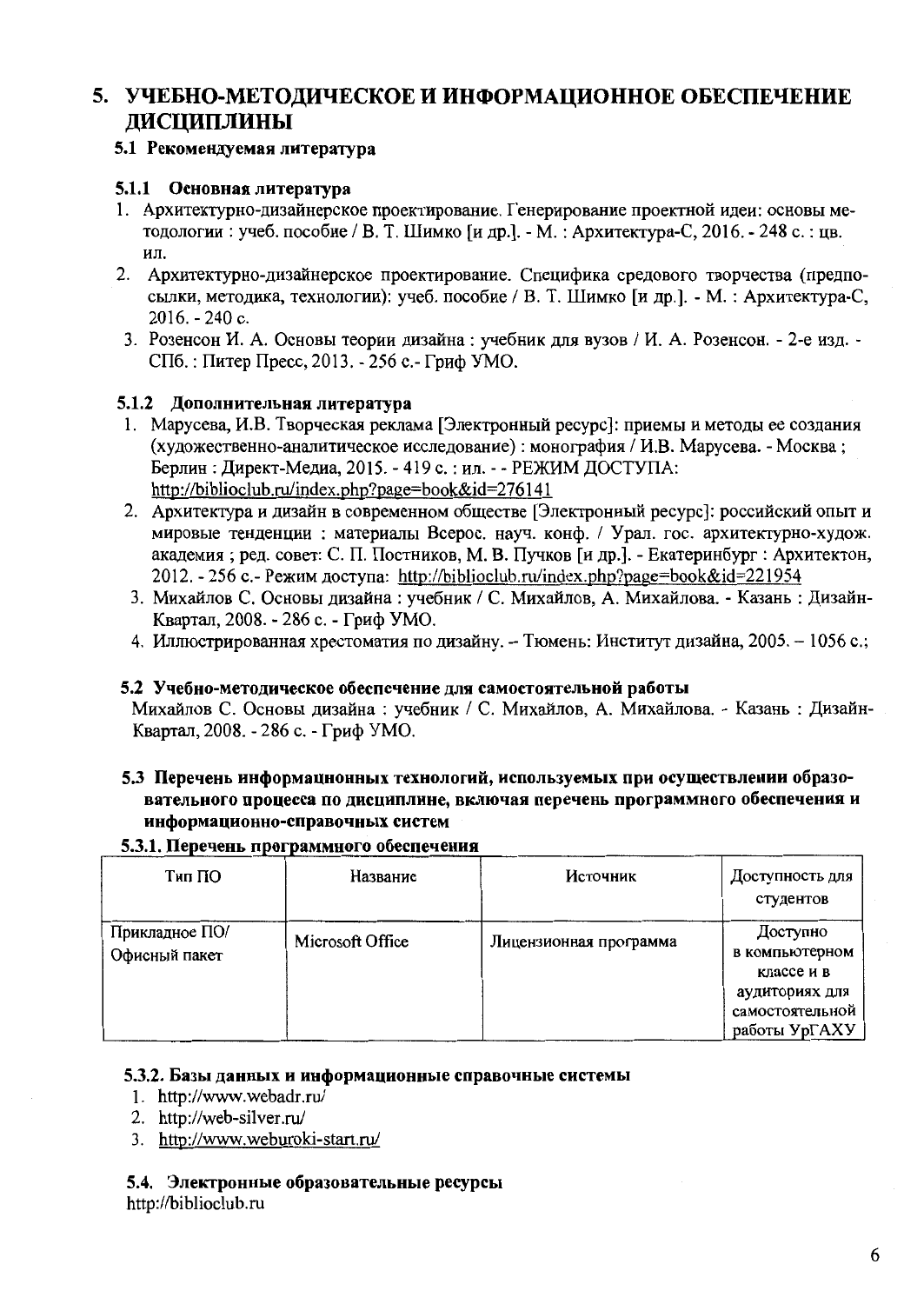# 6. МЕТОДИЧЕСКИЕ УКАЗАНИЯ ДЛЯ ОБУЧАЮЩИХСЯ ПО ОСВОЕ-НИЮ ДИСЦИПЛИНЫ

#### Стулент обязан:

1) знать:

- график учебного процесса по дисциплине (календарный план аудиторных занятий и планграфик самостоятельной работы);
- порядок формирования итоговой оценки по дисциплине: (преподаватель на первом занятии по дисциплине знакомит студентов с перечисленными организационно-методическими материалами);
- 2) посещать все виды аудиторных занятий (преподаватель контролирует посещение всех видов занятий), вести самостоятельную работу по дисциплине, используя литературу, рекомендованную в рабочей программе дисциплины и преподавателем (преподаватель передает список рекомендуемой литературы студентам);
- 3) готовиться и активно участвовать в аудиторных занятиях, используя рекомендованную литературу и методические материалы;
- 4) своевременно и качественно выполнять все виды аудиторных и самостоятельных работ, предусмотренных графиком учебного процесса по дисциплине (преподаватель ведет непрерывный мониторинг учебной деятельности студентов);
- 5) в случае возникновения задолженностей по текущим работам своевременно до окончания семестра устранить их, выполняя недостающие или исправляя не зачтенные работы, предусмотренные графиком учебного процесса (преподаватель на основе данных мониторинга учебной деятельности своевременно предупреждает студентов о возникших задолженностях и необходимости их устранения).

## 7. МАТЕРИАЛЬНО-ТЕХНИЧЕСКОЕ ОБЕСПЕЧЕНИЕ ДИСЦИПЛИНЫ

Для проведения занятий используется аудитория, оборудованная учебной мебелью (столы, стулья) в соответствии с количеством студентов, для части занятий используется компьютерное оборудование (мультимедийные проекторы, экраны, ноутбуки).

## 8. ФОНД ОЦЕНОЧНЫХ СРЕДСТВ ДЛЯ ПРОВЕДЕНИЯ ПРОМЕЖУТОЧ-**НОЙ АТТЕСТАЦИИ**

Фонд оценочных средств предназначен для оценки:

- 1) соответствия фактически достигнутых каждым студентом результатов изучения дисциплины результатам, запланированным в формате дескрипторов «знать, уметь, иметь навыки» (п.1.4) и получения интегрированной оценки по дисциплине;
- 2) уровня формирования элементов компетенций, соответствующих этапу изучения дисциплины.

## 8.1. КРИТЕРИИ ОЦЕНИВАНИЯ РЕЗУЛЬТАТОВ КОНТРОЛЬНО-ОЦЕНОЧНЫХ МЕ-РОПРИЯТИЙ ТЕКУЩЕЙ И ПРОМЕЖУТОЧНОЙ АТТЕСТАЦИИ ПО ДИСЦИПЛИНЕ

8.1.1 Уровень формирования элементов компетенций, соответствующих этапу изучения дисциплины, оценивается с использованием следующих критериев и шкалы оценок\*

| Критерии             | Шкала оценок |                                           |
|----------------------|--------------|-------------------------------------------|
| Оценка по дисциплине |              | Уровень освоения элементов<br>компетенций |
| Отлично              | Зачтено      | Высокий                                   |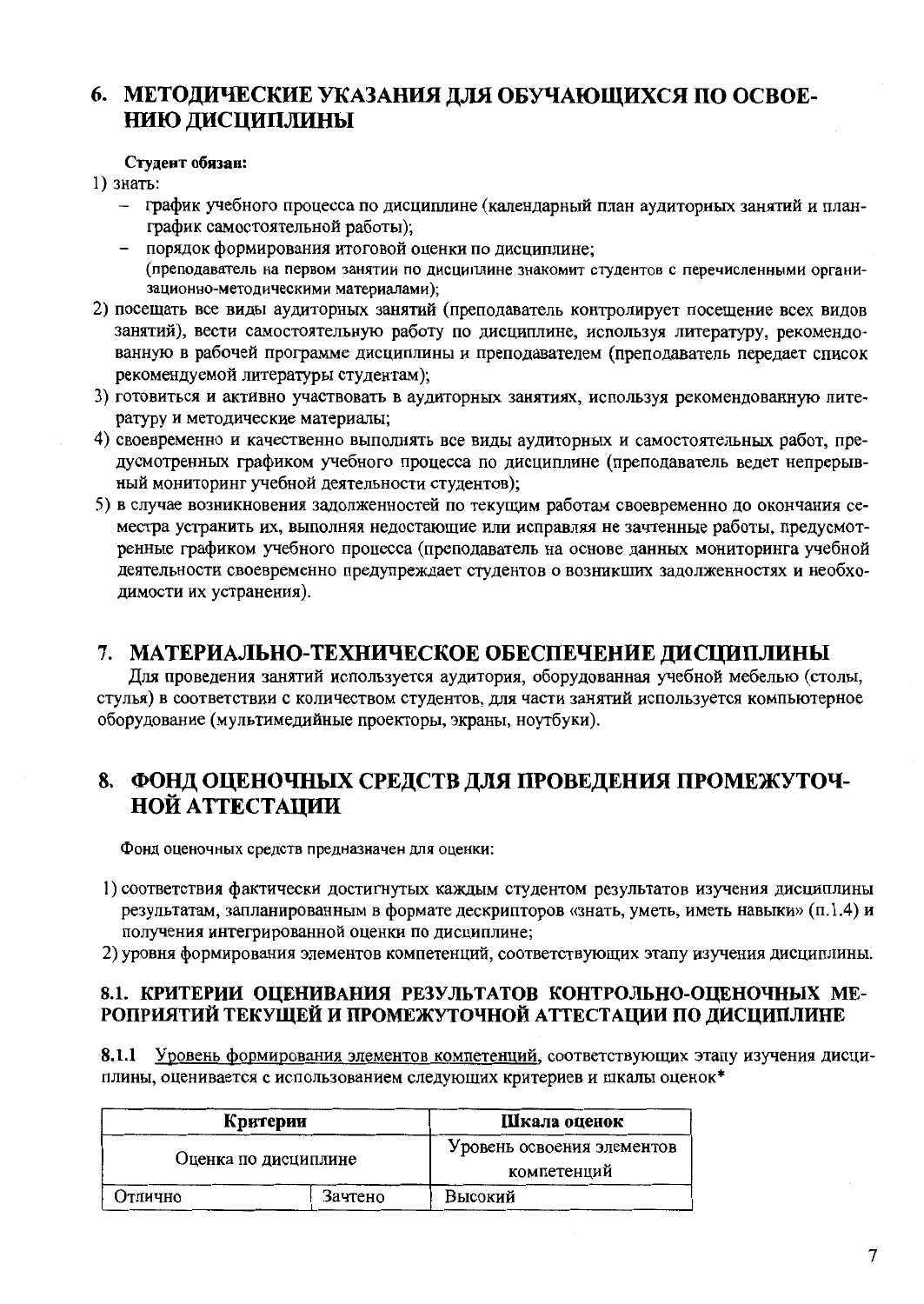| Хорошо              |            | Повышенный          |
|---------------------|------------|---------------------|
| Удовлетворительно   |            | Пороговый           |
| Неудовлетворительно | Не зачтено | Элементы не освоены |

\*) описание критериев см. Приложение 1.

8.1.2 Промежуточная аттестация по дисциплине представляет собой комплексную оценку, определяемую уровнем выполнения всех запланированных контрольно-оценочных мероприятий (КОМ). Используемый набор КОМ имеет следующую характеристику:

| N₫<br>$\Pi/\Pi$ | Форма КОМ                                                                                                                                                                 | Состав КОМ                                                                                                                                                                                                                       |
|-----------------|---------------------------------------------------------------------------------------------------------------------------------------------------------------------------|----------------------------------------------------------------------------------------------------------------------------------------------------------------------------------------------------------------------------------|
|                 | Посещение аудиторных занятий                                                                                                                                              |                                                                                                                                                                                                                                  |
| $\overline{2}$  | Итоговая работа (1 семестр) в форме ком-<br>пьютерной презентации в формате ppt или<br>pdf, адаптированная к последующему раз-<br>мещению в сетях и на интернет-ресурсах. | 3 задания:<br>цифровая презентация,<br>иллюстрирующий визуальный ряд (ин-<br>фографические материалы, схемы, ил-<br>люстрации, фотографии и др.).<br>Аудиторное выступление с презентаци-<br>ей, сопровождаемое устным докладом. |
| 3               | Практическая домашняя работа (2 семестр)                                                                                                                                  | 4 задания                                                                                                                                                                                                                        |
| 4               | Экзамен (2 семестр)                                                                                                                                                       | 20 вопросов                                                                                                                                                                                                                      |

Характеристика состава заданий КОМ приведена в разделе 8.3.

8.1.3 Оценка знаний, умений и навыков, продемонстрированных студентами при выполнении отдельных контрольно-оценочных мероприятий и оценочных заданий, входящих в их состав, осуществляется с применением следующей шкалы оценок и критериев:

| Уровни оценки дос-<br>тижений студента<br>(оценкн) | Критерии<br>для определення уровня достиженнй<br>Выполненное оценочное задание:               | Шкала оценок                |
|----------------------------------------------------|-----------------------------------------------------------------------------------------------|-----------------------------|
| Высокий (В)                                        | соответствует требованиям*, замечаний нет                                                     | Отлично (5)                 |
| Средний (С)                                        | соответствует требованиям*, имеются замечания,<br>которые не требуют обязательного устранения | Хорошо $(4)$                |
| Пороговый (П)                                      | не в полной мере соответствует требованиям*,<br>есть замечания                                | Удовлетворительно (3)       |
| Недостаточный (Н)                                  | не соответствует требованиям*, имеет сущест-<br>венные ошибки, требующие исправления          | Неудовлетворительно<br>(2)  |
| Нет результата (O)                                 | не выполнено или отсутствует                                                                  | Оценка не выставляет-<br>CЯ |

\*) Требования и уровень достижений студентов (соответствие требованиям) по каждому контрольнооценочному мероприятию определяется с учетом критериев, приведенных в Приложении 1.

#### КРИТЕРИИ ОЦЕНИВАНИЯ РЕЗУЛЬТАТОВ ПРОМЕЖУТОЧНОЙ АТТЕСТАЦИИ 8.2 ПРИ ИСПОЛЬЗОВАНИИ НЕЗАВИСИМОГО ТЕСТОВОГО КОНТРОЛЯ

При проведении независимого тестового контроля как формы промежуточной аттестации применяется методика оценивания результатов, предлагаемая разработчиками тестов.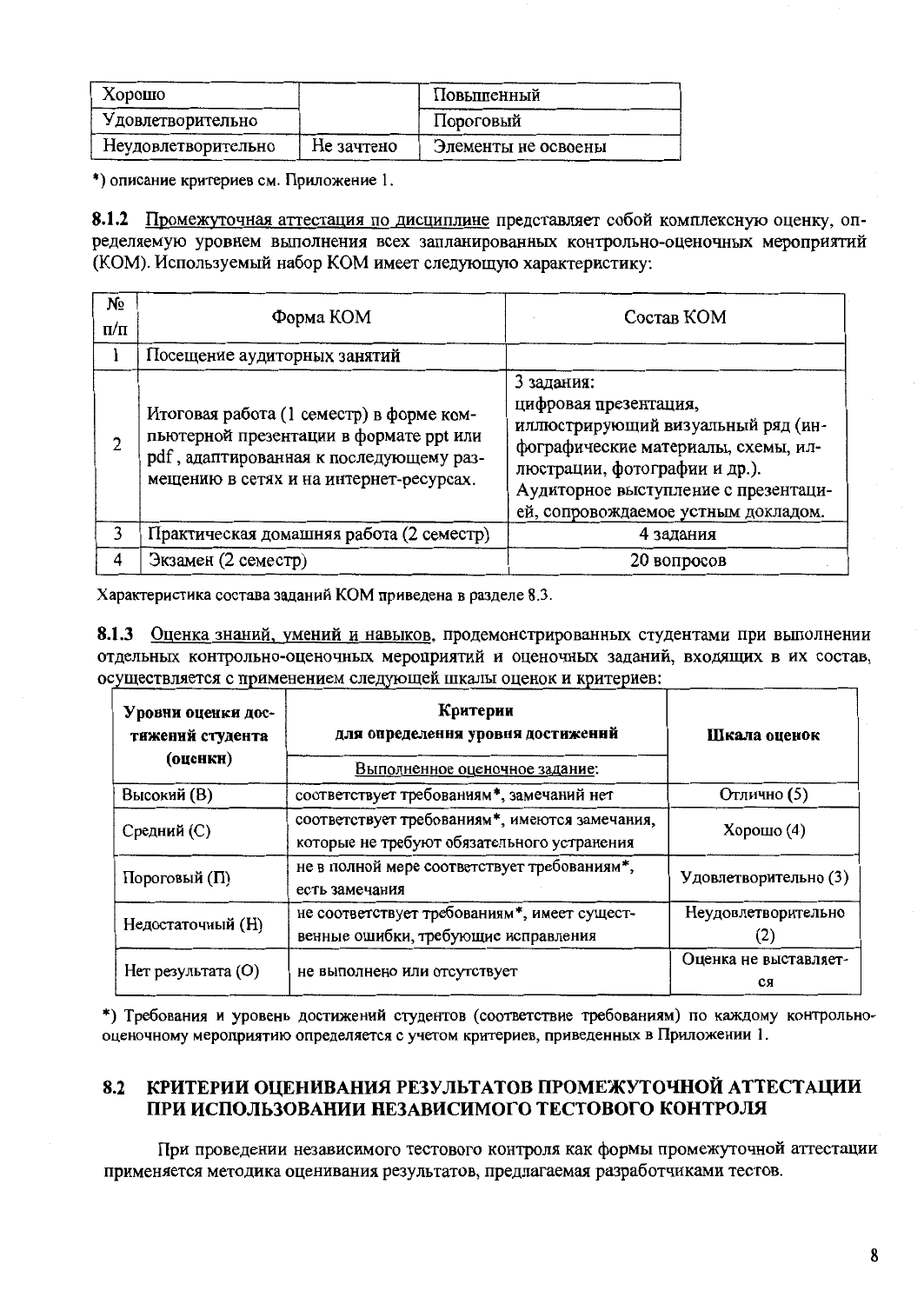#### ОЦЕНОЧНЫЕ СРЕДСТВА ДЛЯ ПРОВЕДЕНИЯ ТЕКУЩЕЙ И ПРОМЕЖУТОЧНОЙ 8.3 **АТТЕСТАЦИИ**

#### 8.3.1. Перечень заданий для итоговой работы (1 семестр):

1. Подготовить цифровую презентацию, в рамках которой раскрываются проблематика и направления проектных поисков в соответствии с тематикой магистерской диссертации: разработать сценарий презентации темы, сформулировать основные итоги теоретического анализа исследуемого материала, проектные прогнозы, стратегии и методические модели

2. подготовить текст и иллюстративно-графические материалы

3. составить тезисы аудиторного доклада, учитывая особенности аудитории слушателей.

#### 8.3.2. Перечень заданий для практической домашней работы (2 семестр):

1. создать контент публикации (текстовая часть-3 стр.)

- 2. провести анализ потенциальных площадей и ресурсов для размещения публикации
- 3. разместить публикацию
- 4. отследить и осуществить интерактив с аудиторией

#### 8.3.2. Перечень вопросов к экзамену:

#### **Bonpoc** 1:

- 1. Проектно-художественная деятельность в контексте современной культуры. Девальвация профессии или перезагрузка смыслов?
- 2. Кризис проектной культуры и социальные перспективы проектно-художественной деятельности. Зачем сегодня искусство и дизайн нужны человеку и обществу?
- 3. Художественно-проектное творчество и современная информационная культура. Кризис институциональности искусства и дизайна. Современные формы организации артпроцессов и дизайн-процессов.
- 4. Актуальные границы проектно-художественной деятельности. Самоопределение художника и дизайнера в системах деятельности.
- 5. Профессиональная идентичность художника и дизайнера. Смыслы, критерии, проблемы.
- 6. Искусство и дизайн как типы коммуникации. Типология и феноменология арткоммуникации и дизайн-коммуникации.
- 7. Искусство и дизайн в контексте бизнеса. Актуальные проблемы арт-проектов и дизайнстартапов.
- 8. Искусство и дизайн как хобби и развлечение. Экстрапрофессиональные формы искусства и дизайна.
- 9. Художественно-проектная ментальность в конктекстах созерцания и действия. Актуальные стратегии дизайн-деятельности.
- 10. Актуальная система ценностей художественно-проектной деятельности. Общегуманитарные и профессиональные ценности, их взаимовлияния и противоречия.
- 11. Национально-культурная и региональная специфика художественно-проектной ментальности, арт-практик и дизайн-деятельности.
- 12. Искусство и дизайн в контексте идеологии глобального консьюмеризма.
- 13. Профессиональное образование художника-проектировщика. Современные стратегии, модели и практики.
- 14. Личность художника и дизайнера как драйвер творчества и ресурс продвижения.
- 15. Искусство и дизайн как формы актуальной мифологии. Мифотворчество и мистификация в искусстве и дизайне.
- 16. Ангажированность и манипулятивные практики в современном искусстве и дизайне.
- 17. Традиционализм и инновационность в практиках художественно-проектной деятельности. Категория «классики» в самоописании искусства и дизайна.
- 18. Героические идеалы и жизнестроительные притязания искусства и дизайна в XXI веке.
- 19. Кризис профессионального воспроизводства в искусстве и дизайне. Альтернативы профессионального самосохранения.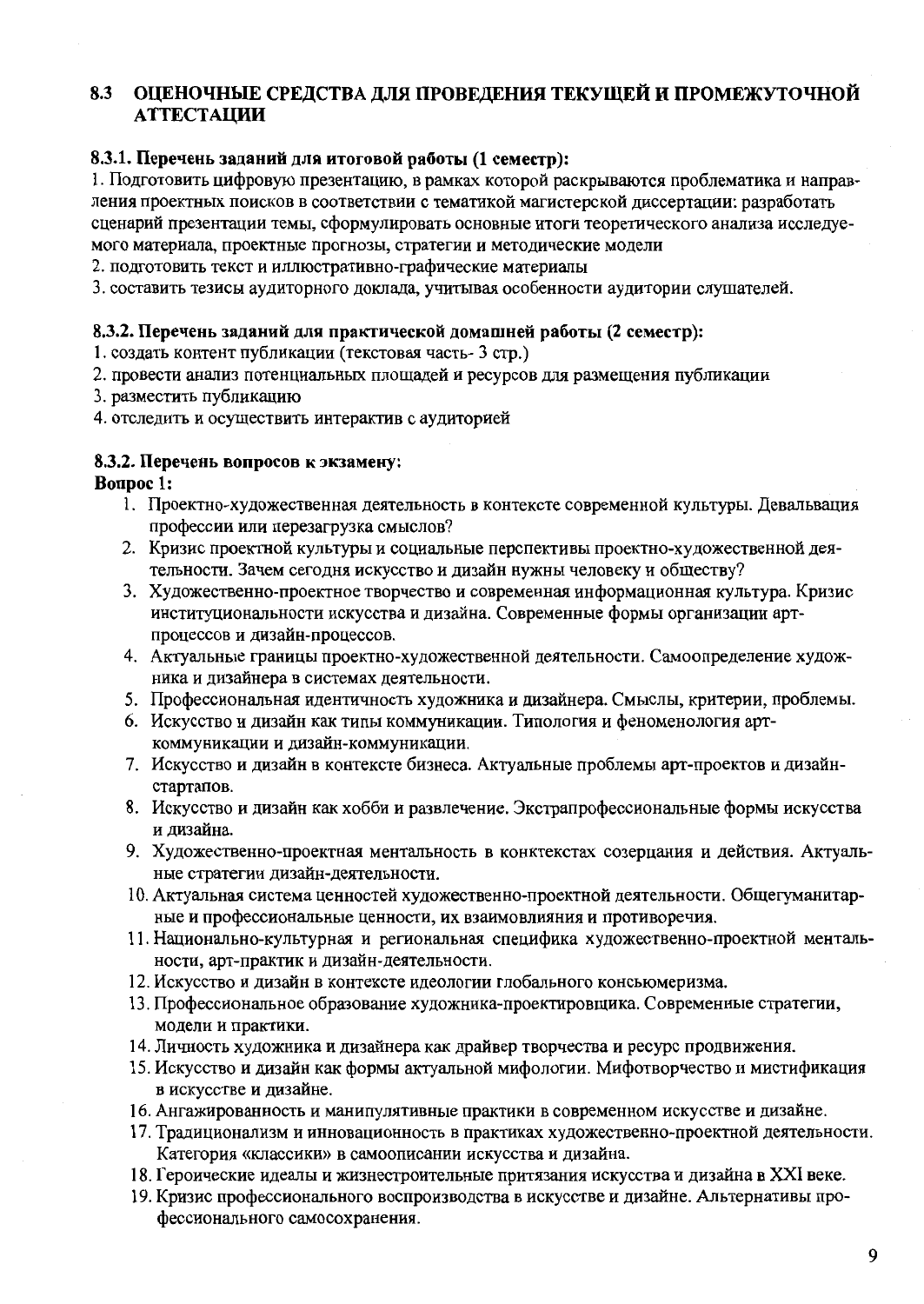20. Социокультурные перспективы внеинституциональных практик искусства и дизайна.

## Bonpoc 2:

Собеседование в свободной форме по магистерской диссертации и проектной части работы.

|                                          | Рабочая программа дисциплины составлена авторами: |                                  |                |                 |         |  |  |  |  |  |
|------------------------------------------|---------------------------------------------------|----------------------------------|----------------|-----------------|---------|--|--|--|--|--|
| No<br>п/п                                | Кафедра                                           | Ученая степень,<br>ученое звание | Должность      | ФИО             | Подпись |  |  |  |  |  |
|                                          | Кафедра графиче-<br>ского дизайна                 | Канд. иск.,<br>доцент            | профессор      | Л.Ю. Салмин     |         |  |  |  |  |  |
| Рабочая программа дисциплины согласована |                                                   |                                  |                |                 |         |  |  |  |  |  |
|                                          | Заведующий кафедрой ГД                            |                                  |                | Е.Э. Павловская |         |  |  |  |  |  |
|                                          | Директор библиотеки УрГАХУ                        |                                  |                | Н.В. Нохрина    |         |  |  |  |  |  |
|                                          | Декан ФОЗО                                        |                                  | И.В. Сагарадзе |                 |         |  |  |  |  |  |